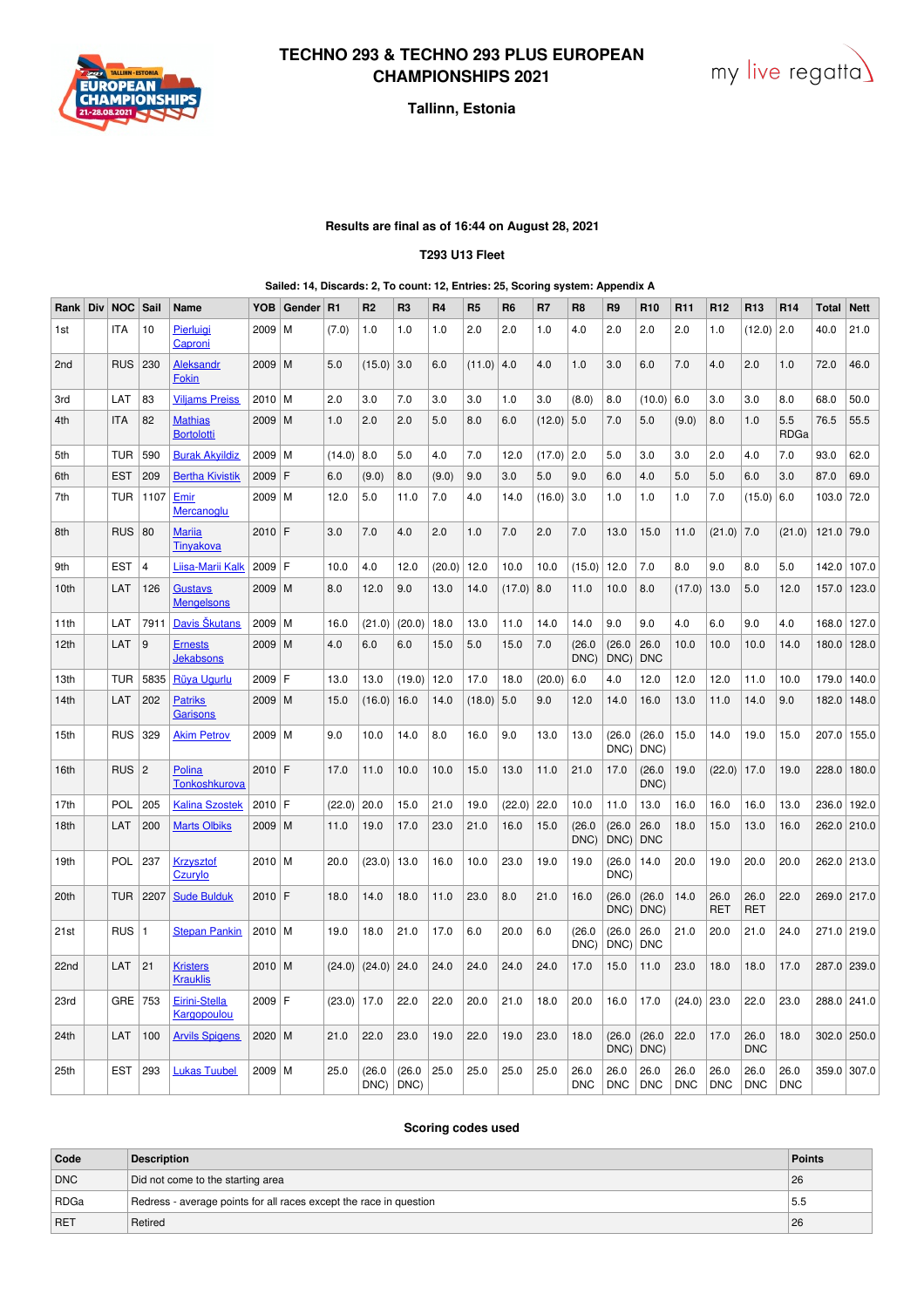Sailwave Scoring Software 2.29.4 [www.sailwave.com](http://www.sailwave.com)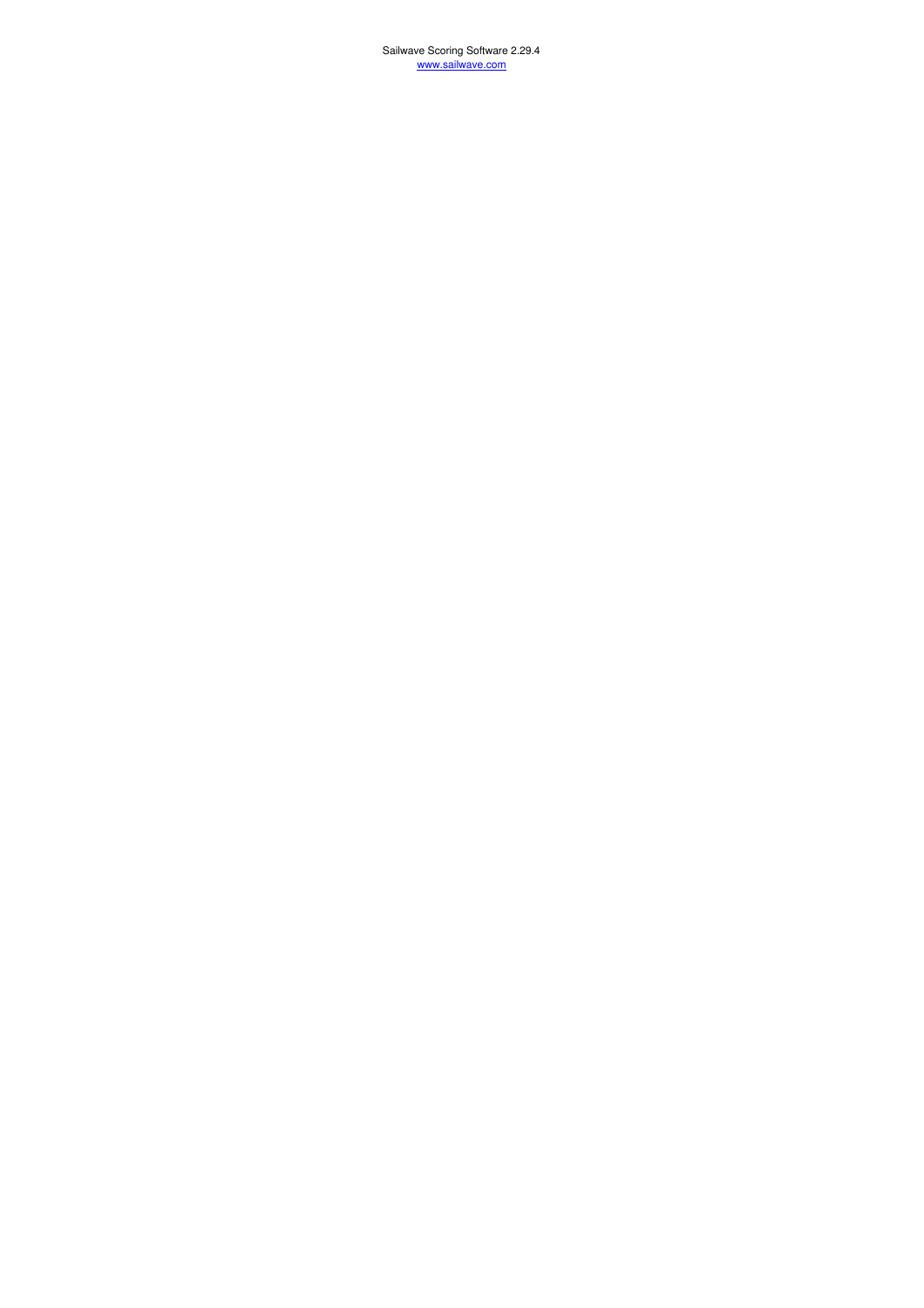



# **Tallinn, Estonia**

#### **Results are final as of 17:06 on August 28, 2021**

#### **T293 Youth Boy Fleet**

**Sailed: 15, Discards: 2, To count: 13, Entries: 42, Scoring system: Appendix A**

| Rank             | Div | <b>NOC</b> | Sail      | Name                                      | YOB        | Gender | R1             | R <sub>2</sub> | R <sub>3</sub>     | R4            | R <sub>5</sub>  | R <sub>6</sub>           | R7            | R <sub>8</sub>  | R <sub>9</sub> | R <sub>10</sub> | R <sub>11</sub> | R <sub>12</sub> | R <sub>13</sub> | R <sub>14</sub> | R <sub>15</sub> | Total         | <b>Nett</b> |
|------------------|-----|------------|-----------|-------------------------------------------|------------|--------|----------------|----------------|--------------------|---------------|-----------------|--------------------------|---------------|-----------------|----------------|-----------------|-----------------|-----------------|-----------------|-----------------|-----------------|---------------|-------------|
| 1st              |     | ITA        | 286       | Federico<br>Pilloni                       | 2006       | l M    | 1.0            | 1.0            | 2.0                | 1.0           | 3.0             | (4.0)                    | (4.0)         | 1.0             | 1.0            | 1.0             | 1.0             | 1.0             | 1.0             | 2.0             | 1.0             | 25.0          | 17.0        |
| 2nd              |     | <b>GRE</b> | $\vert 4$ | <b>Petros</b><br><b>Kontarinis</b>        | 2006 M     |        | 4.0            | 2.0            | 1.0                | 2.0           | 1.0             | 1.0                      | 1.0           | 3.0             | 5.0            | 6.0             | 6.0             | (7.0)           | 5.0             | 6.0             | (12.0)          | 62.0          | 43.0        |
| 3rd              |     | <b>ESP</b> | 25        | <b>Billy-James</b><br><b>Coll-Tulloch</b> | $2005$ M   |        | 2.0            | 3.0            | 6.0                | 3.0           | 2.0             | 3.0                      | 2.0           | 9.0             | 8.0            | 9.0             | (17.0)          | 9.0             | $(22.0)$ 7.0    |                 | 8.0             | $110.0$ 71.0  |             |
| 4th              |     | <b>ESP</b> | 353       | <b>Nicolas</b><br><b>Madero</b>           | $2006$ M   |        | 11.0           | (24.0)         | 8.0                | 9.0           | $(18.0)$ 2.0    |                          | 16.0          | 10.0            | 2.0            | 2.0             | 3.0             | 4.0             | 2.0             | 1.0             | 2.0             | $114.0$ 72.0  |             |
| 5th              |     | <b>CYP</b> | 17        | lakovos<br><b>Christofides</b>            | $2005$ M   |        | (21.0)         | 4.0            | 9.0                | (21.0)        | 14.0            | 14.0                     | 14.0          | 2.0             | 3.0            | 4.0             | 2.0             | 2.0             | 3.0             | 3.0             | 4.0             | 120.0 78.0    |             |
| 6th              |     | <b>ESP</b> | 392       | <b>Lluis Perez</b>                        | 2006       | M      | 16.0           | 22.0           | 12.0               | (28.0)        | $(24.0)$ 9.0    |                          | 11.0          | 6.0             | 4.0            | 3.0             | 4.0             | 6.0             | 13.0            | 4.0             | 3.0             | 165.0 113.0   |             |
| 7th              |     | <b>ITA</b> | 312       | <b>Nico Pettinari</b>                     | $2006$   M |        | 14.0           | 6.0            | 10.0               | 16.0          | $(19.0)$   10.0 |                          | 8.0           | (17.0)          | 17.0           | 5.0             | 7.0             | 12.0            | 4.0             | 11.0            | 9.0             | 165.0         | 129.0       |
| 8th              |     | TUR        | 1411      | <b>Alaz Ineler</b>                        | $2006$ M   |        | (38.0)<br>PRP) | 12.0           | 5.0                | 15.0          | 20.0            | 22.0                     | (27.0)        | 4.0             | 10.0           | 8.0             | 8.0             | 3.0             | 6.0             | 8.0             | 11.0            | 197.0         | 132.0       |
| 9th              |     | <b>TUR</b> | 349       | <b>Efe Enis</b>                           | 2006       | M      | 8.0            | 9.0            | (23.0)             | 13.0          | 10.0            | 7.0                      | 15.0          | 12.0            | 6.0            | 7.0             | 15.0            | 16.0            | 12.0            | (17.0)          | 5.0             | 175.0         | 135.0       |
| 10th             |     | <b>HUN</b> | 401       | <b>Mate</b><br><b>Kossovics</b>           | $2005$ M   |        | 3.0            | (23.0)         | 13.0               | $(20.0)$ 6.0  |                 | 6.0                      | 7.0           | 7.0             | 12.0           | 10.0            | 16.0            | 11.0            | 11.0            | 15.0            | 20.0            | 180.0 137.0   |             |
| 11th             |     | TUR        | 409       | Erencan<br><b>Kolburan</b>                | 2007 M     |        | (27.0)         | 8.0            | 7.0                | 11.0          | $(21.0)$ 5.0    |                          | 3.0           | 8.0             | 13.0           | 15.0            | 14.0            | 13.0            | 8.0             | 16.0            | 18.0            | 187.0         | 139.0       |
| 12 <sub>th</sub> |     | CZE        | 63        | <b>David Drda</b>                         | $2005$ M   |        | (22.0)         | 19.0           | 15.0               | (27.0)        | 16.0            | 19.0<br>DPI <sub>2</sub> | 22.0          | 5.0             | 7.0            | 16.0            | 5.0             | 5.0             | 7.0             | 5.0             | 6.0             | 196.0 147.0   |             |
| 13th             |     | GBR 273    |           | <b>Guy Owen</b>                           | $2005$ M   |        | 13.7<br>RDGa-  | 14.0           | (35.0)<br>PRP)     | 4.0           | 8.0             | 11.0                     | 6.0           | 15.0            | 16.0           | $(18.0)$ 10.0   |                 | 17.0            | 17.0            | 12.0            | 7.0             | 203.7 150.7   |             |
| 14 <sub>th</sub> |     | <b>CZE</b> | 787       | <b>Tibor Nevelos</b>                      | 2006 M     |        | 5.0            | 13.0           | 11.0               | 5.0           | 9.0             | 8.0                      | 12.0          | $(35.0)$   15.0 |                | 19.0            | (43.0)<br>DNC)  | 18.0            | 14.0            | 13.0            | 13.0            | 233.0         | 155.0       |
| 15th             |     | CYP        | 3         | <b>Vasilis</b><br><b>Charalampous</b>     | 2006   M   |        | 17.0           | 7.0            | 4.0                | (32.0)        | 13.0            | 16.0                     | 18.0          | 11.0            | 11.0           | 17.0            | 11.0            | 8.0             | (20.0)          | 10.0            | 14.0            | 209.0         | 157.0       |
| 16th             |     | <b>RUS</b> | 380       | <b>Maxim</b><br><b>Lukianov</b>           | $2006$ M   |        | 9.0            | 16.0           | 18.0               | 22.0          | $(27.0)$ 13.0   |                          | 20.0          | (24.0)          | 18.0           | 13.0            | 21.0            | 14.0            | 9.0             | 19.0            | 15.0            | 258.0 207.0   |             |
| 17th             |     | <b>RUS</b> | 95        | Roman<br><b>Panferov</b>                  | $2005$ M   |        | (26.0)         | 17.0           | 25.0               | (26.0)        | 23.0            | 26.0                     | 17.0          | 16.0            | 9.0            | 14.0            | 12.0            | 15.0            | 10.0            | 9.0             | 16.0            | 261.0 209.0   |             |
| 18th             |     | <b>ITA</b> | 20        | <b>Gabriele</b><br><b>Zavatteri</b>       | 2006 M     |        | 7.0            | 21.0           | 20.0               | 7.0           | 5.0             | $(23.0)$ 5.0             |               | 19.0            | 22.0           | 23.0            | 22.0            | 19.0            | (25.0)          | 20.0            | 22.0            | 260.0 212.0   |             |
| 19th             |     | ITA        | 63        | Giulio Orlandi                            | 2006 M     |        | 12.0           | 5.0            | 14.0               | 6.0           | 4.0             | 19.0                     | 9.0           | 26.0            | 23.0           | 20.0            | (43.0)<br>DNC)  | (29.0)          | 24.0            | 25.0            | 26.0            | 285.0 213.0   |             |
| 20th             |     | <b>RUS</b> | 113       | <b>Nikita</b><br><b>Nezhentsev</b>        | $2005$ M   |        | 6.0            | 18.0           | 3.0                | 10.0          | 12.0            | 21.0                     | 10.0          | 20.0            | $(27.0)$ 25.0  |                 | 20.0            | 26.0            | (31.0)          | 26.0            | 21.0            | 276.0 218.0   |             |
| 21st             |     | TUR        | 57        | Yaman<br><b>Kavacik</b>                   | 2005 M     |        | 10.0           | 11.0           | 16.0               | 19.0          | 7.0             | 12.0                     | $(29.0)$ 21.0 |                 | 24.0           | 22.0            | 13.0            | 23.0            | 27.0            | 25.0<br>DP5%    | (43.0)<br>DNC)  | 302.0 230.0   |             |
| 22nd             |     | ESP 397    |           | Ramon<br>Villalonga                       | $2006$ M   |        | 20.0           | 25.0           | (26.0)             | 14.0          | $(29.0)$ 15.0   |                          | 21.0          | 22.0            | 21.0           | 26.0            | $18.0$ 20.0     |                 | 16.0            | 18.0            | 17.0            | $308.0$ 253.0 |             |
| 23rd             |     | $CZE$   93 |           | Radim<br><b>Hasman</b>                    | 2006 M     |        | 36.0           | 33.0           | 35.0               | 31.0          | $(40.0)$ 39.0   |                          | $(41.0)$ 14.0 |                 | 20.0           | 11.0            | 9.0             | 10.0            | 19.0            | 14.0            | 10.0            |               | 362.0 281.0 |
| 24th             |     | CZE        | 180       | Jan Kuchar                                | $2005$ M   |        | 28.0           | $(32.0)$ 17.0  |                    | $(37.0)$ 22.0 |                 | 18.0                     | 30.0          | 13.0            | 19.0           | 24.0            | 25.0            | 25.0            | 23.0            | 24.0            | 23.0            | 360.0 291.0   |             |
| 25th             |     | POL $ 85$  |           | <b>Amadeusz</b><br><b>Stobinski</b>       | $2006$ M   |        | 23.0           | 10.0           | 23.1<br>RDGa-<br>f | 8.0           | 11.0            | 24.0                     | 13.0          | $(36.0)$ 29.0   |                | 34.0            | (43.0)<br>DNC)  | 31.0            | 33.0            | 33.0            | 31.0            |               | 382.1 303.1 |
| 26th             |     | $HUN$ 252  |           | <b>Marcell Szabo</b>                      | 2006 M     |        | 29.0           | (34.0)         | (41.0)             | 29.0          | 31.0            | 30.0                     | 31.0          | 18.0            | 14.0           | 21.0            | 19.0            | 22.0            | 15.0            | 22.0            | 24.0            | 380.0 305.0   |             |
| 27th             |     | POL 513    |           | <b>Wiktor</b><br><b>Kocenko</b>           | $2005$ M   |        | 24.0           | 27.0           | (30.0)             | 23.0          | 15.0            | 25.0                     | 19.0          | $(28.0)$ 26.0   |                | 27.0            | 23.0            | 28.0            | 21.0            | 28.0            | 28.0            |               | 372.0 314.0 |
| 28th             |     | $RUS$   20 |           | Daniil Karasev                            | $2006$ M   |        | 18.0           | 15.0           | 27.0               | 12.0          | (43.0)<br>UFD)  | 28.0                     | 25.0          | $(40.0)$ 33.0   |                | 36.0            | 27.0            | 39.0            | 29.0            | 29.0            | 19.0            | 420.0 337.0   |             |
| 29th             |     | $RUS$ 611  |           | <b>Ilya Stepanov</b>                      | 2006   M   |        | 13.0           | 37.0           | 28.0               | 39.0          | 32.0            | 35.0                     | 33.0          | 31.0            | 25.0           | 28.0            | (43.0)<br>DNC)  | 21.0            | 18.0            | 21.0            | (43.0)<br>DNC)  | 447.0 361.0   |             |
| 30th             |     | POL 603    |           | <b>Tymon</b><br>Cajdler                   | $2006$ M   |        | 15.0           | 30.0           | 21.0               | 18.0          | 17.0            | 20.0                     | 28.0          | 39.0            | 38.0           | 37.0            | (43.0)<br>DNC)  | 40.0            | 38.0            | 36.0            | (43.0)<br>DNC)  |               | 463.0 377.0 |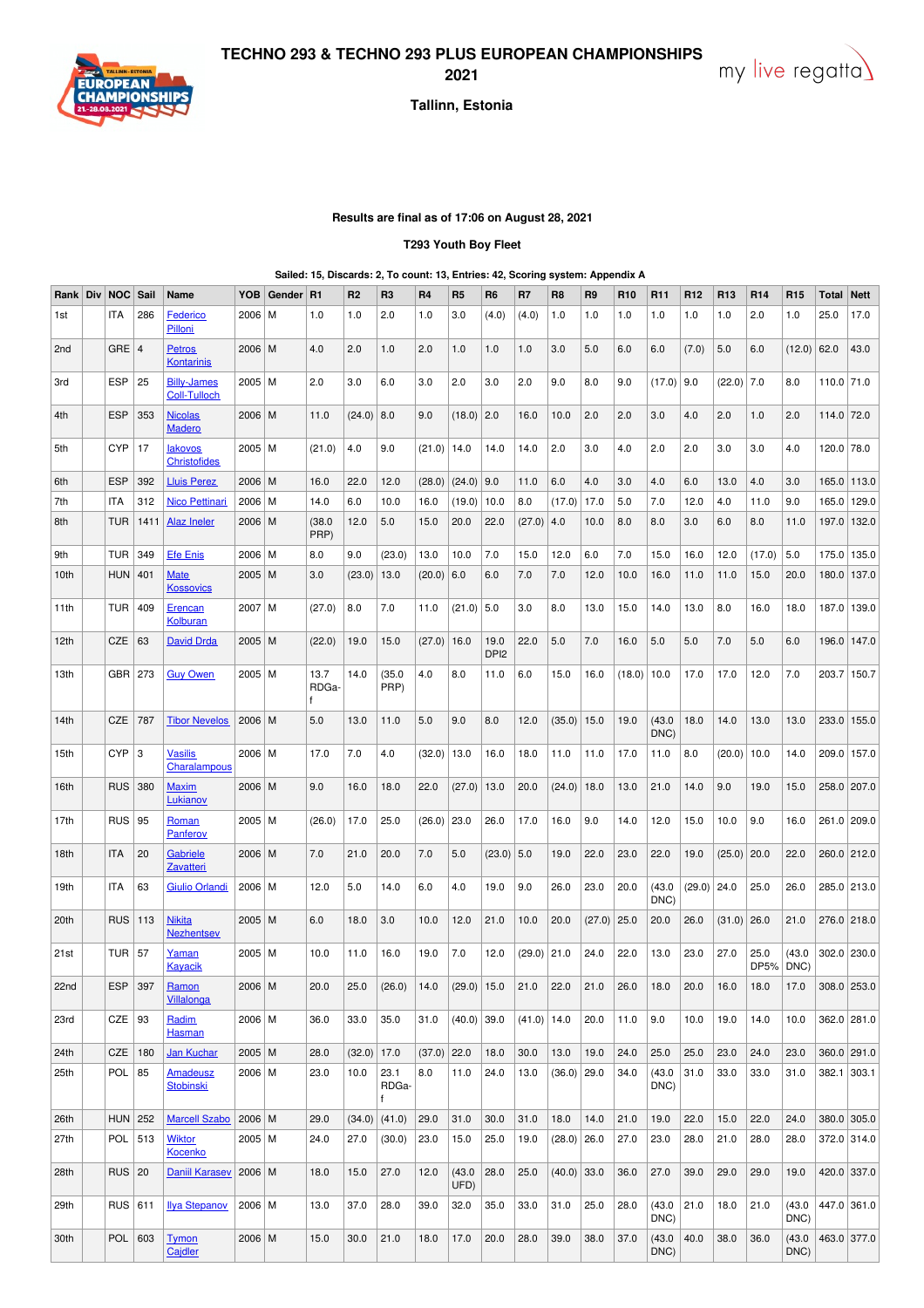| Rank | <b>Div</b> | <b>NOC</b> | Sail | <b>Name</b>                                |          | YOB Gender | R1             | R <sub>2</sub> | R <sub>3</sub> | R4             | R <sub>5</sub> | R <sub>6</sub> | R7   | R <sub>8</sub> | R <sub>9</sub> | R <sub>10</sub>            | <b>R11</b>         | R <sub>12</sub>    | <b>R13</b>         | <b>R14</b>         | R <sub>15</sub>    | <b>Total Nett</b> |             |
|------|------------|------------|------|--------------------------------------------|----------|------------|----------------|----------------|----------------|----------------|----------------|----------------|------|----------------|----------------|----------------------------|--------------------|--------------------|--------------------|--------------------|--------------------|-------------------|-------------|
| 31st |            | LAT        | 112  | Leo-Leonards<br><b>Blums</b>               | $2005$ M |            | 30.0           | 31.0           | 29.0           | 25.0           | 26.0           | 31.0           | 26.0 | 32.0           | 35.0           | (38.0)                     | (43.0)<br>DNC)     | 35.0               | 34.0               | 30.0               | 27.0               |                   | 472.0 391.0 |
| 32nd |            | <b>EST</b> | 301  | Jakob-<br><b>Heinrich</b><br><b>Tuubel</b> | $2005$ M |            | 37.0           | 26.0           | 32.0           | 33.0           | 36.0           | 36.0           | 36.0 | 25.0           | (43.0)<br>DNC) | (43.0)<br>DNC)             | 26.0               | 30.0               | 28.0               | 27.0               | 25.0               |                   | 483.0 397.0 |
| 33rd |            | $GRE$   9  |      | <b>Aris</b><br>Panagopoulos                | 2006 M   |            | 33.0           | 20.0           | 33.0           | 17.0           | 25.0           | 33.0           | 23.0 | 34.0           | 36.0           | 30.0                       | (43.0)<br>DNC)     | 38.0               | (43.0)<br>DNC)     | 43.0<br><b>DNC</b> | 43.0<br><b>DNC</b> |                   | 494.0 408.0 |
| 34th |            | LAT        | 226  | <b>Gustavs</b><br><b>Bekeris</b>           | 2006 M   |            | 31.0           | 28.0           | 19.0           | (43.0)<br>OCS) | 28.0           | 29.0           | 24.0 | 33.0           | 37.0           | 35.0                       | (43.0)<br>DNC)     | 32.0               | 37.0               | 33.0<br>DP5%       | 43.0<br><b>DNC</b> |                   | 495.0 409.0 |
| 35th |            | POL        | 605  | <b>Krystian</b><br><b>Jesion</b>           | $2006$ M |            | 39.0           | 38.0           | (42.0)         | 35.0           | 39.0           | 40.0           | 39.0 | 29.0           | 28.0           | 32.0                       | 24.0               | 24.0               | 30.0               | 32.0               | (43.0)<br>DNC)     |                   | 514.0 429.0 |
| 36th |            | CZE        | 781  | <b>Simon</b><br><b>Skrepek</b>             | $2007$ M |            | (43.0)<br>DNC) | 39.0           | 34.0           | 36.0           | 41.0           | 34.0           | 38.0 | 23.0           | 32.0           | 31.0                       | (43.0)<br>DNC)     | 27.0               | 26.0               | 43.0<br><b>DNC</b> | 30.0               | 520.0             | 434.0       |
| 37th |            | <b>FIN</b> | 38   | <b>Einari Tiainen</b>                      | $2005$ M |            | 34.0           | 29.0           | 24.0           | 34.0           | 33.0           | 32.0           | 32.0 | (43.0)<br>DNC) | (43.0)<br>DNC) | 43.0<br><b>DNC</b>         | 43.0<br><b>DNC</b> | 36.0               | 32.0               | 35.0               | 29.0               | 522.0             | 436.0       |
| 38th |            | <b>RUS</b> | 64   | <b>Petr Shulgat</b>                        | $2006$ M |            | 32.0           | 36.0           | 39.0           | 24.0           | 30.0           | 27.0           | 34.0 | 38.0           | (43.0)<br>DNC) | 29.0                       | (43.0)<br>DNC)     | 43.0<br><b>DNC</b> | 43.0<br><b>DNC</b> | 43.0<br><b>DNC</b> | 43.0<br><b>DNC</b> |                   | 547.0 461.0 |
| 39th |            | LAT        | 505  | <b>Ronalds</b><br><b>Aselbors</b>          | 2006 M   |            | 40.0           | 42.0           | 40.0           | 38.0           | 35.0           | 37.0           | 37.0 | (43.0)<br>DNC) | 31.0           | 12.0                       | (43.0)<br>DNC)     | 33.0               | 40.0               | 43.0<br><b>DNC</b> | 43.0<br><b>RET</b> |                   | 557.0 471.0 |
| 40th |            | <b>SVK</b> | 12   | <b>Leo Slosiar</b>                         | $2005$ M |            | 41.0           | 40.0           | 36.0           | 40.0           | 38.0           | 41.0           | 42.0 | 30.0           | 30.0           | (43.0)<br>DNC)             | (43.0)<br>DNC)     | 34.0               | 35.0               | 34.0               | 32.0               |                   | 559.0 473.0 |
| 41st |            | POL        | 604  | <b>Jan Siepracki</b>                       | 2007 M   |            | 35.0           | 35.0           | 37.0           | 41.0           | 37.0           | 42.0           | 40.0 | 27.0           | 34.0           | 33.0                       | (43.0)<br>DNC)     | 37.0               | 39.0               | (43.0)<br>DNC)     | 43.0<br><b>DNC</b> |                   | 566.0 480.0 |
| 42nd |            | <b>RUS</b> | 322  | <b>Pavel Shulgat</b>                       | $2006$ M |            | 38.0           | 41.0           | 38.0           | 30.0           | 34.0           | 38.0           | 35.0 | 37.0           | (43.0)         | (43.0)<br>$DNC$ ) $ DNC$ ) | 43.0<br><b>DNC</b> | 43.0<br><b>DNC</b> | 36.0               | 43.0<br><b>DNC</b> | 43.0<br><b>DNC</b> |                   | 585.0 499.0 |

# **Scoring codes used**

| Code             | <b>Description</b>                                                               | <b>Points</b> |
|------------------|----------------------------------------------------------------------------------|---------------|
| DNC              | Did not come to the starting area                                                | 43            |
| DP5%             | 5% Of DNF                                                                        | Varies        |
| DPI <sub>2</sub> | 2 points discretionary penalty                                                   | 19            |
| <b>OCS</b>       | On course side at start or broke rule 30.1                                       | 43            |
| PRP              | Arbitration rule                                                                 | Varies        |
| RDGa-f           | Redress - average points for all races except final day and the race in question | Varies        |
| <b>RET</b>       | Retired                                                                          | 43            |
| <b>UFD</b>       | U flag disqualification under rule 30.3                                          | 43            |

Sailwave Scoring Software 2.29.4 [www.sailwave.com](http://www.sailwave.com)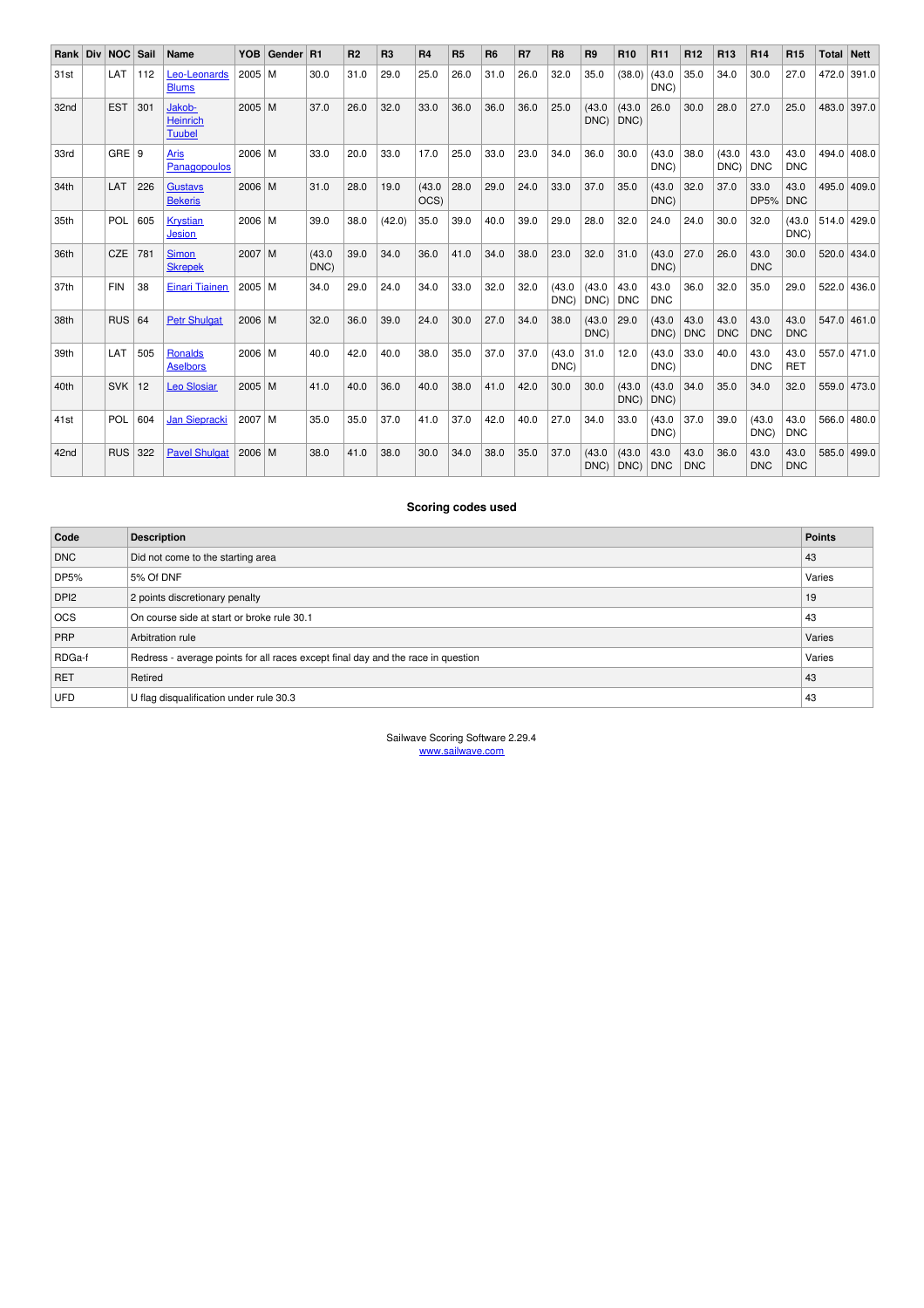



**Tallinn, Estonia**

# **Results are final as of 16:55 on August 28, 2021**

### **T293 Junior Girl Fleet**

**Sailed: 15, Discards: 2, To count: 13, Entries: 34, Scoring system: Appendix A**

| Rank Div         | NOC Sail   |      | Name                                            | YOB      | Gender R1 |        | R <sub>2</sub> | R <sub>3</sub> | R <sub>4</sub> | R <sub>5</sub> | R <sub>6</sub> | R7              | R <sub>8</sub>     | R <sub>9</sub> | R <sub>10</sub>   | R <sub>11</sub> | R <sub>12</sub> | R <sub>13</sub>    | R <sub>14</sub>    | R <sub>15</sub>    | Total        | Nett            |
|------------------|------------|------|-------------------------------------------------|----------|-----------|--------|----------------|----------------|----------------|----------------|----------------|-----------------|--------------------|----------------|-------------------|-----------------|-----------------|--------------------|--------------------|--------------------|--------------|-----------------|
| 1st              | POL        | 71   | <b>Maria</b><br><b>Rudowicz</b>                 | 2008     | l F       | 1.0    | 2.0            | 1.0            | 1.0            | 1.0            | 1.0            | 1.0             | 5.0                | (10.0)         | 5.0               | 5.0             | $(10.0)$ 3.0    |                    | 1.0                | 7.0                | 54.0         | 34.0            |
| 2 <sub>nd</sub>  | <b>RUS</b> | 242  | Uliana<br>Vonogova                              | 2008     | l F       | 3.0    | 7.0            | (12.0)         | 5.0            | 5.0            | (21.0)<br>PRP) | 7.0             | 1.0                | 2.0            | 2.0               | 3.0             | 1.0             | 2.0                | 6.0                | 1.0                | 78.0         | 45.0            |
| 3rd              | <b>ESP</b> | 789  | Azul<br>Sanchez-<br><b>Vallejo</b>              | 2007 F   |           | 5.0    | 1.0            | $(13.0)$ 3.0   |                | 2.0            | 2.0            | 4.0             | 4.0                | 13.0           | 4.0               | 7.0             | 9.0             | (14.0)             | 2.0                | 4.0                | 87.0         | 60.0            |
| 4th              | <b>POL</b> | 307  | Maja<br>Pomierska                               | $2007$ F |           | 2.0    | 4.0            | 3.0            | 4.0            | 8.0            | 5.0            | 6.0             | (16.0)             | 3.0            | (14.0)            | 11.0            | 3.0             | 7.0                | 4.0                | 2.0                | 92.0         | 62.0            |
| 5th              | <b>ITA</b> | 347  | <b>Teresa</b><br><b>Medde</b>                   | 2007   F |           | 7.0    | 3.0            | 11.0           | (18.0)         | 4.0            | 4.0            | 5.0             | 7.0                | 6.0            | 1.0               | 1.0             | (14.0)          | 11.0               | 3.0                | 10.0               | $105.0$ 73.0 |                 |
| 6th              | <b>RUS</b> | 93   | <b>Elizaveta</b><br><b>Bugareva</b>             | 2007 F   |           | (13.0) | 10.0           | 8.0            | 11.0           | 9.0            | 6.0            | $(12.0)$ 2.0    |                    | 1.0            | 7.0               | 9.0             | 6.0             | 1.0                | 5.0                | 3.0                | $103.0$ 78.0 |                 |
| 7th              | <b>POL</b> | 323  | Sonia<br><b>Maliszewska</b>                     | 2007 F   |           | 8.0    | 5.0            | 2.0            | 2.0            | 6.0            | 3.0            | 9.0             | (24.0)             | 11.0           | 13.0              | 13.0            | (17.0)          | 5.0                | 7.0                | 11.0               | 136.0 95.0   |                 |
| 8th              | <b>ITA</b> | 9    | Francesca-<br>Maria<br><b>Salerno</b>           | $2007$ F |           | 9.0    | 14.0           | 7.0            | 7.0            | 3.0            | 14.0           | 10.0            | 15.0               | (18.0)         | 3.0               | 8.0             | 13.0            | 12.0               | (19.0)             | 13.0               |              | 165.0 128.0     |
| 9th              | <b>RUS</b> | 241  | <b>Ekaterina</b><br>Kovaleva                    | 2007 F   |           | 4.0    | 9.0            | 5.0            | 14.0           | 11.0           | (18.0)         | (16.0)          | 13.0               | 9.0            | 12.0              | 10.0            | 7.0             | 10.0               | 10.0               | 15.0               |              | 163.0 129.0     |
| 10th             | <b>TUR</b> | 4108 | <b>Ada Tan</b>                                  | 2008     | l F       | (27.0) | 11.0           | (25.0)         | 12.0           | 24.0           | 8.0            | 22.0            | 3.0                | 4.0            | 6.0               | 2.0             | 2.0             | 13.0               | 14.0               | 8.0                |              | 181.0 129.0     |
| 11th             | <b>ISR</b> | 291  | <b>Netta Bober</b>                              | 2007 F   |           | 17.0   | 8.0            | 17.0           | 6.0            | 7.0            | 7.0            | 3.0             | 10.0               | 15.0           | 11.0              | 6.0             | (19.0)          | (21.0)             | 15.0               | 9.0                | 171.0        | 131.0           |
| 12 <sub>th</sub> | RUS   238  |      | <b>Sofia</b><br>Pudkova                         | 2007     | l F       | 14.0   | 6.0            | 10.0           | 8.0            | 10.0           | 12.0           | 15.0            | 18.0               | 5.0            | (19.0)            | (19.0)          | 8.0             | 15.0               | 13.0               | 5.0                |              | 177.0 139.0     |
| 13th             | CZE        | 87   | Alexandra<br><b>Lojinova</b>                    | 2007 F   |           | 10.0   | 23.0           | (27.0)         | (25.0)         | 18.0           | 22.0           | 8.0             | 9.0                | 12.0           | 8.0               | 4.0             | 12.0            | 4.0                | 8.0                | 6.0                |              | 196.0 144.0     |
| 14th             | $HUN$   70 |      | <b>Hanna</b><br><b>Simon</b>                    | $2008$ F |           | 6.0    | (25.0)         | 22.0           | 21.0           | (26.0)         | 10.0           | 2.0             | 8.0                | 16.0           | 9.0               | 17.0            | 4.0             | 18.0               | 12.0               | 23.0               |              | $219.0$   168.0 |
| 15th             | <b>ESP</b> | 47   | Enrichetta<br><b>Bettini-</b><br><b>Fleitas</b> | 2007 F   |           | 16.0   | 15.0           | 6.0            | (28.0)         | (28.0)         | 23.0           | 24.0            | 12.0               | 22.0           | 10.0              | 14.0            | 16.0            | 6.0                | 9.0                | 12.0               |              | 241.0 185.0     |
| 16th             | <b>ISR</b> | 896  | Noa Rajuan                                      | $2007$ F |           | 11.0   | 13.0           | 9.0            | 9.0            | 17.0           | 15.0           | 11.0            | 22.0               | (24.0)         | 15.0              | 21.0            | (25.0)          | 19.0               | 17.0               | 14.0               |              | 242.0 193.0     |
| 17th             | TUR        | 713  | Delfin-Ada<br>Canpolat                          | 2008 F   |           | 12.0   | 12.0           | 14.0           | 10.0           | 12.0           | 19.0           | 14.0            | 20.0               | 19.0           | (23.0)            | 23.0            | 18.0            | 16.0               | 18.0               | (25.0)             |              | 255.0 207.0     |
| 18th             | <b>ESP</b> | 776  | <b>Aitana</b><br>Duarte-<br>Canto               | 2007 F   |           | 15.0   | 17.0           | 4.0            | 16.0           | 16.0           | 17.0           | 19.0            | 21.0               | (27.0)         | 20.0              | 20.0            | 22.0            | (23.0)             | 21.0               | 22.0               |              | 280.0 230.0     |
| 19th             | <b>ISR</b> | 290  | <b>Inbar Mass</b>                               | 2007     | ١F        | 19.0   | (28.0)         | 24.0           | 22.0           | 23.0           | (26.0)         | 21.0            | 11.0               | 17.0           | 18.0              | 15.0            | 21.0            | 8.0                | 16.0               | 18.0               | 287.0        | 233.0           |
| 20th             | TUR        | 3545 | <b>Alya Kaplan</b>                              | 2008     | l F       | 21.0   | (35.0)<br>DNC) | (35.0)<br>DNC) | 24.0           | 32.0           | 29.0           | 20.0            | 35.0<br><b>OCS</b> | 7.0            | 16.0              | 18.0            | 11.0            | 9.0                | 11.0               | 16.0               |              | 319.0 249.0     |
| 21st             | ITA        | 95   | <u>Sara</u><br><b>Mangione</b>                  | $2007$ F |           | 23.0   | 20.0           | 28.0           | $(33.0)$ 27.0  |                | 32.0           | $(34.0)$   17.0 |                    | 8.0            | 17.0              | 12.0            | 20.0            | 17.0               | 22.0               | 17.0               |              | $327.0$ 260.0   |
| 22 <sub>nd</sub> | <b>POL</b> | 606  | Gabriela<br>Rudyk                               | $2007$ F |           | 18.0   | 24.0           | 18.0           | 20.0           | 14.0           | 20.0           | 25.0            | $(27.0)$ 20.0      |                | 22.0              | 22.0            | 23.0            | $(26.0)$ 23.0      |                    | 20.0               |              | 322.0 269.0     |
| 23rd             | $HUN$ 501  |      | <b>Bori Bósza</b>                               | $2007$ F |           | 20.0   | 18.0           | 15.0           | 26.0           | $(30.0)$ 9.0   |                | 26.0            | (35.0)<br>DNC)     | 29.0           | 21.0              | 24.0            | 15.0            | 25.0               | 20.0               | 27.0               |              | $340.0$ 275.0   |
| 24th             | POL        | 165  | <b>Maja Cituk</b>                               | 2007 F   |           | 26.0   | (30.0)         | $(32.0)$ 15.0  |                | 15.0           | 28.0           | 18.0            | 19.0               | 21.0           | 24.0              | 16.0            | 27.0            | 28.0               | 24.0               | 19.0               |              | 342.0 280.0     |
| 25th             | <b>ISR</b> | 334  | <b>Maya</b><br><b>Hunziker</b>                  | 2008 F   |           | 24.0   | 19.0           | 20.0           | 23.0           | 25.0           | 13.0           | 13.0            | 14.0               | 23.0           | (35.0)<br>DNC)    | (35.0)<br>DNC)  | 26.0            | 20.0               | 25.0               | 35.0<br><b>DNC</b> |              | 350.0   280.0   |
| 26th             | GRE   1804 |      | <b>Nefeli</b><br>Anagnostou                     | $2007$ F |           | 25.0   | 21.0           | 23.0           | 27.0           | 20.0           | 27.0           | 17.0            | 6.0                | 14.0           | (35.0)<br>DNC)    | (35.0)<br>DNC)  | 5.0             | 35.0<br><b>RET</b> | 35.0<br><b>DNC</b> | 35.0<br><b>DNC</b> |              | 360.0 290.0     |
| 27th             | $RUS$ 32   |      | Varvara<br>Fomenko                              | 2008 F   |           | 22.0   | 22.0           | 16.0           | 17.0           | 22.0           | 24.0           | 23.0            | (35.0)<br>OCS)     | 28.0           | 25.0              | (35.0)<br>DNC)  | 30.0            | 27.0               | 28.0               | 21.0               |              | $375.0$ 305.0   |
| 28th             | POL 357    |      | <b>Marta</b><br>Miedzierska                     | $2007$ F |           | 28.0   | 16.0           | 19.0           | 13.0           | 19.0           | 21.0           | 27.0            | 25.0               | 25.0           | (35.0)<br>$DNC$ ) | (35.0)<br>DNC)  | 29.0            | 29.0               | 29.0               | 28.0               |              | 378.0 308.0     |